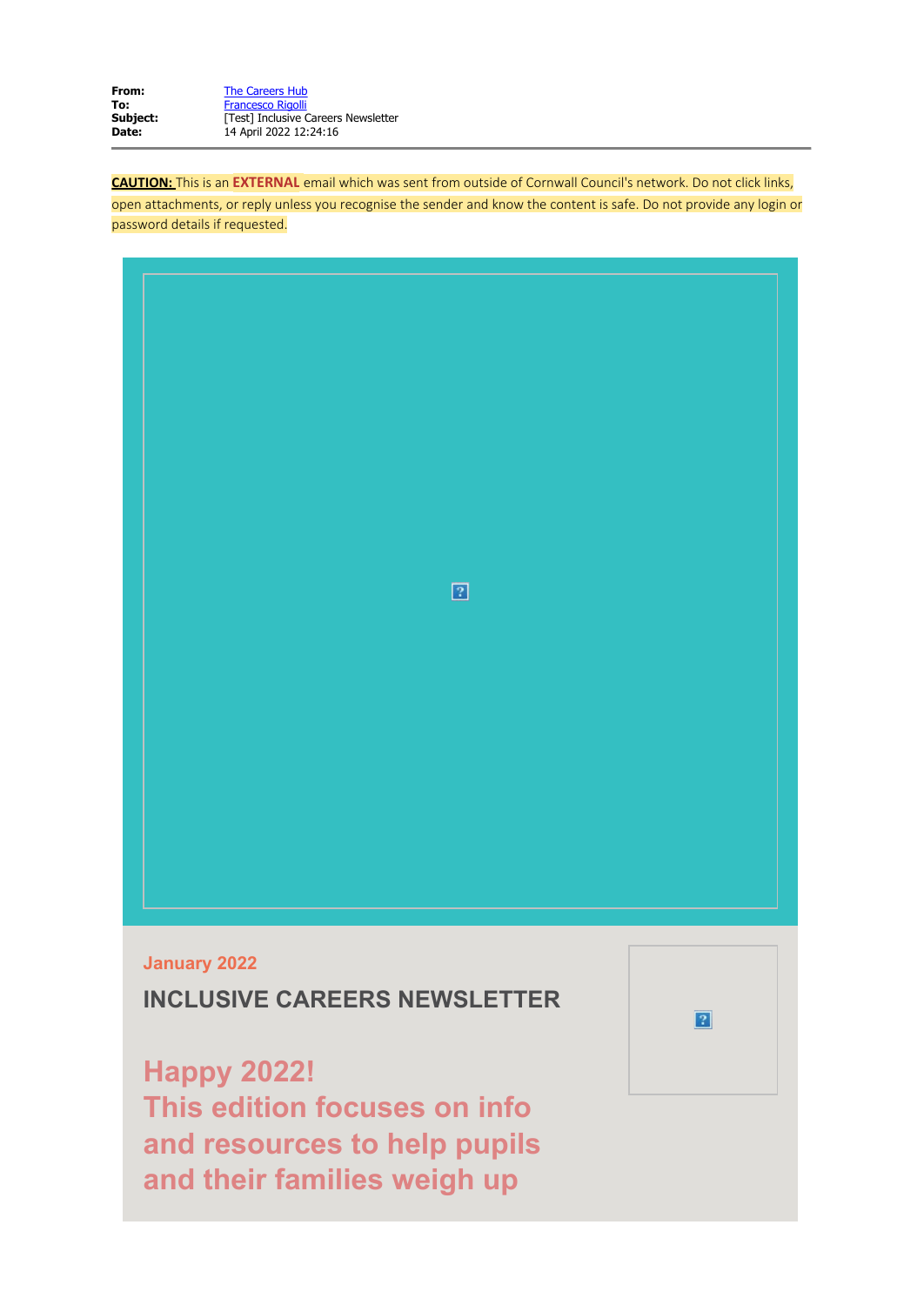# **post-16 options available locally and relating choices to long term goals.**

In addition to this we got really excited about a recent webinar produced delivered by Microsoft UK in partnership with Nasen.

We have also included examples of projects we facilitated over the previous term thanks to our fantastic volunteers.

Finally, we added some dates for your brand new 2022 diaries and a final note explaining our views on the use of the words "work" and "career" within SEND settings. We hope you will enjoy the read and don't hesitate to get back to us with your feedback.

Frankie & the Careers Hub CIoS Team



# **Choices and Transitions**

Over the next few months many pupils will decide their next step.

Disability Rights UK is hosting an online Conference - **Get Ahead: Post-16 options for Disabled young people -** on the 22nd of February and inviting educators, support providers and families of young disabled people to join. The event, delivered via Zoom, will start at 9am and it's free to join. You can register by following the link below:

**[https://www.careershubcios.co.uk/events/get-ahead-post-16-options-for-disabled-young-people](https://eur03.safelinks.protection.outlook.com/?url=https%3A%2F%2Fwww.careershubcios.co.uk%2Fevents%2Fget-ahead-post-16-options-for-disabled-young-people-disability-rights-uk%2F&data=04%7C01%7Cfrancesco.rigolli%40cornwall.gov.uk%7Ce825bc32de834f583e7a08da1e0906c2%7Cefaa16aad1de4d58ba2e2833fdfdd29f%7C0%7C0%7C637855322549905429%7CUnknown%7CTWFpbGZsb3d8eyJWIjoiMC4wLjAwMDAiLCJQIjoiV2luMzIiLCJBTiI6Ik1haWwiLCJXVCI6Mn0%3D%7C3000&sdata=bI5oF1WBfJeZwuLbCrZ2iFJ3ND7w%2FOiej%2BivAAH2VAQ%3D&reserved=0)[disability-rights-uk/](https://eur03.safelinks.protection.outlook.com/?url=https%3A%2F%2Fwww.careershubcios.co.uk%2Fevents%2Fget-ahead-post-16-options-for-disabled-young-people-disability-rights-uk%2F&data=04%7C01%7Cfrancesco.rigolli%40cornwall.gov.uk%7Ce825bc32de834f583e7a08da1e0906c2%7Cefaa16aad1de4d58ba2e2833fdfdd29f%7C0%7C0%7C637855322549905429%7CUnknown%7CTWFpbGZsb3d8eyJWIjoiMC4wLjAwMDAiLCJQIjoiV2luMzIiLCJBTiI6Ik1haWwiLCJXVCI6Mn0%3D%7C3000&sdata=bI5oF1WBfJeZwuLbCrZ2iFJ3ND7w%2FOiej%2BivAAH2VAQ%3D&reserved=0)**

You can also check out the resources we have selected by visiting this section of our website: **[Supporting SEND Students - Careers Hub \(careershubcios.co.uk\)](https://eur03.safelinks.protection.outlook.com/?url=https%3A%2F%2Fwww.careershubcios.co.uk%2Fschools-colleges%2Fbenchmark-3%2Fsupporting-send-students%2F&data=04%7C01%7Cfrancesco.rigolli%40cornwall.gov.uk%7Ce825bc32de834f583e7a08da1e0906c2%7Cefaa16aad1de4d58ba2e2833fdfdd29f%7C0%7C0%7C637855322549905429%7CUnknown%7CTWFpbGZsb3d8eyJWIjoiMC4wLjAwMDAiLCJQIjoiV2luMzIiLCJBTiI6Ik1haWwiLCJXVCI6Mn0%3D%7C3000&sdata=GR40K3bz%2FqA0d4nlGemjvOPdlV3y8xAKlNXJzlxfmQA%3D&reserved=0)**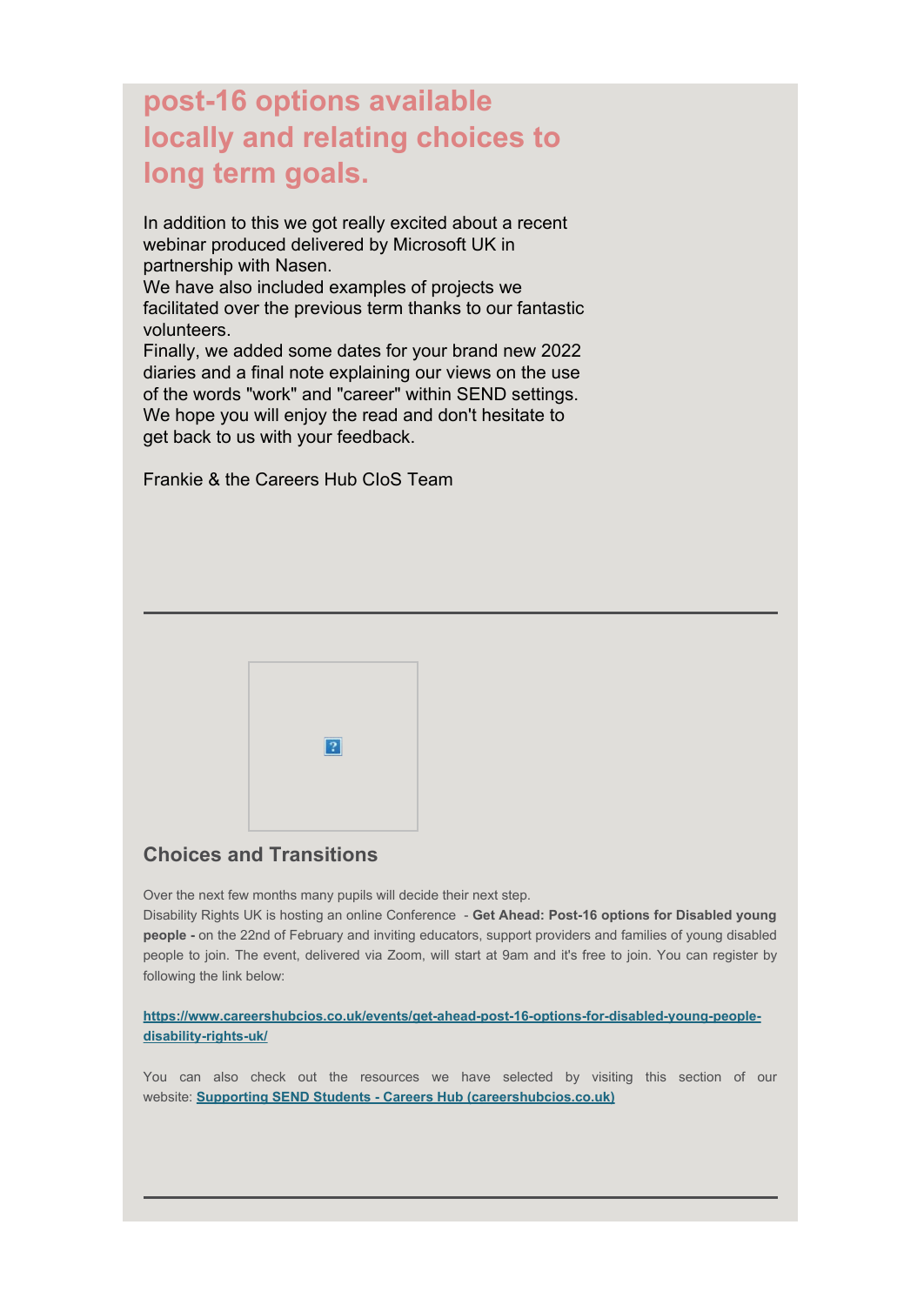

### **CPD - Explore Accessibility Tools freely available with Microsoft 365- Webinar**

Over this term, we definitively suggest to invest one hour of your CPD time in watching the recording of this webinar. Launched in November 2021 as a result of a collaboration between Microsoft UK and Nasen, this is free of charge and you only have to register with Nasen and create a log in in order to access the video.

The link is also available on our website **[Accessibility tools in Microsoft 365 | Nasen](https://eur03.safelinks.protection.outlook.com/?url=https%3A%2F%2Fnasen.org.uk%2F%2Fresources%2Faccessibility-tools-microsoft-365%3Futm_campaign%3D3068138_Resources%252005%252F01%252F22%26utm_medium%3Demail%26utm_source%3DNasen%26dm_i%3D2F68%2C1TRE2%2CA7AL3A%2C6BV19%2C1&data=04%7C01%7Cfrancesco.rigolli%40cornwall.gov.uk%7Ce825bc32de834f583e7a08da1e0906c2%7Cefaa16aad1de4d58ba2e2833fdfdd29f%7C0%7C0%7C637855322549905429%7CUnknown%7CTWFpbGZsb3d8eyJWIjoiMC4wLjAwMDAiLCJQIjoiV2luMzIiLCJBTiI6Ik1haWwiLCJXVCI6Mn0%3D%7C3000&sdata=DmrAVsSpEF0JJgrJCVnbpOK%2FeJGoT0%2BnSo08sp0Eziw%3D&reserved=0)**



# **Be Inspired**

Over the past months, we collaborated with Access Cornwall (a project started by Emma and Vicky, two of our amazing Enterprise Advisers) to create three videos, providing an insight of post 16 settings. As a result, George, one of their fantastic interns, visited three post 16 provisions catering for SEND students to find out about students life in those settings. Check out the video filmed with Nancealverne School! **[Post](https://eur03.safelinks.protection.outlook.com/?url=https%3A%2F%2Fwww.youtube.com%2Fwatch%3Fv%3DAZtShB7TFPk&data=04%7C01%7Cfrancesco.rigolli%40cornwall.gov.uk%7Ce825bc32de834f583e7a08da1e0906c2%7Cefaa16aad1de4d58ba2e2833fdfdd29f%7C0%7C0%7C637855322549905429%7CUnknown%7CTWFpbGZsb3d8eyJWIjoiMC4wLjAwMDAiLCJQIjoiV2luMzIiLCJBTiI6Ik1haWwiLCJXVCI6Mn0%3D%7C3000&sdata=IIwfTuP608Rc5zvK%2BAQQqPI1uqpa5e4a3domlLSxeAA%3D&reserved=0) [16 at Nancealverne School - YouTube](https://eur03.safelinks.protection.outlook.com/?url=https%3A%2F%2Fwww.youtube.com%2Fwatch%3Fv%3DAZtShB7TFPk&data=04%7C01%7Cfrancesco.rigolli%40cornwall.gov.uk%7Ce825bc32de834f583e7a08da1e0906c2%7Cefaa16aad1de4d58ba2e2833fdfdd29f%7C0%7C0%7C637855322549905429%7CUnknown%7CTWFpbGZsb3d8eyJWIjoiMC4wLjAwMDAiLCJQIjoiV2luMzIiLCJBTiI6Ik1haWwiLCJXVCI6Mn0%3D%7C3000&sdata=IIwfTuP608Rc5zvK%2BAQQqPI1uqpa5e4a3domlLSxeAA%3D&reserved=0)**

PS: If your school have a post 16 provision and you would like to get your pupils involved in a video production project, please get in touch!

### **Events and dates for your diary**

*- 4th of May- My Skills My Future Event* The venue (The Pavillion Centre, Royal Cornwall Showground- Wadebridge) is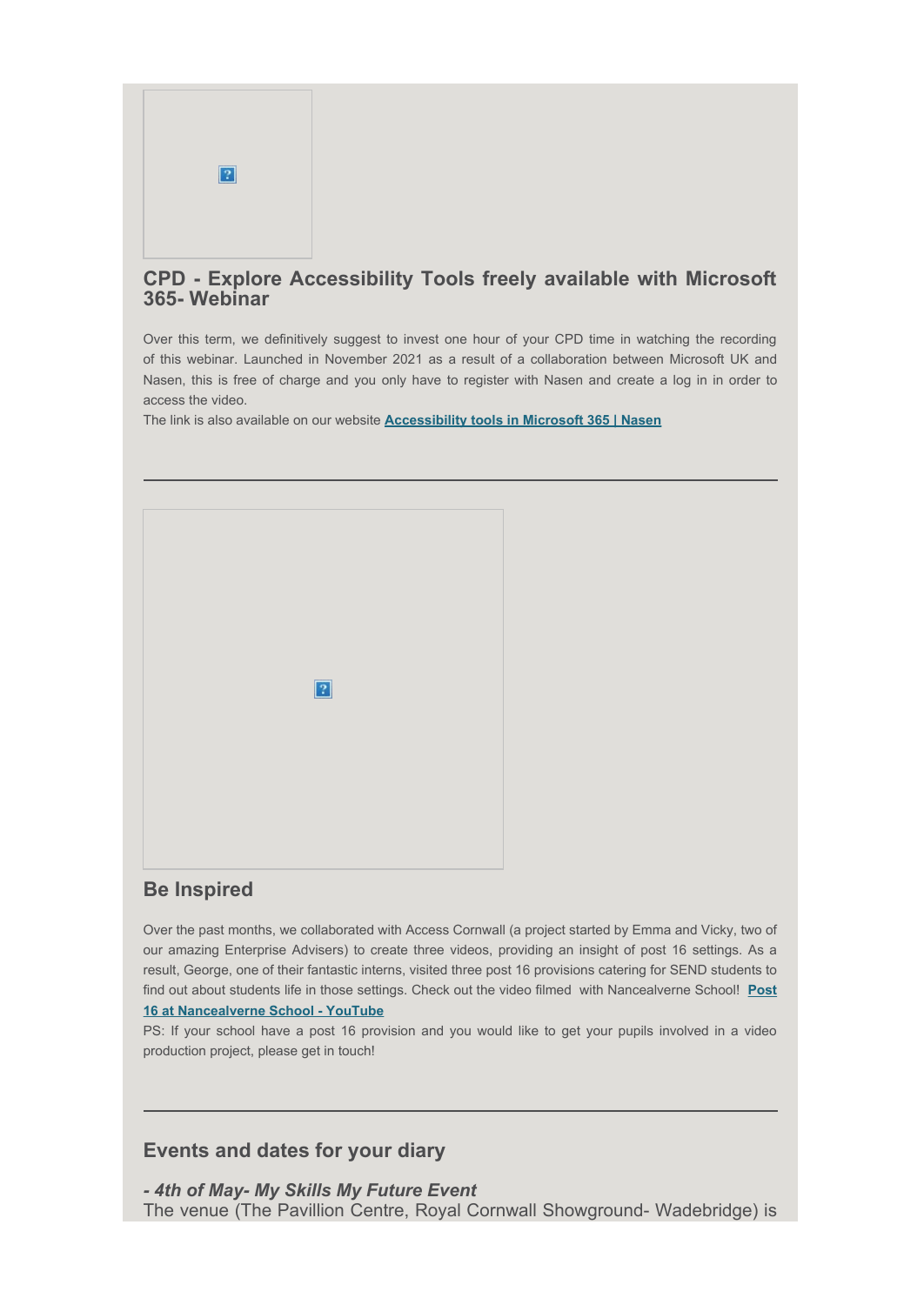now booked! We are proceeding with the event planning and will keep you posted.

*- 15th of March- (dis)Ability Inclusion Community of Practice meeting* this is a TBC and invite will be sent out soon.

#### *- Neurodiversity Week 2022 (21-27 March)*

According to the UK Department of Education, 15% of students in the United Kingdom have a learning difference (a statistic that is likely to be overly conservative).

Following link below to find out more and access resources to share with colleagues and friends.

**[Neurodiversity Celebration Week \(neurodiversity-celebration-week.com\)](https://eur03.safelinks.protection.outlook.com/?url=https%3A%2F%2Fwww.neurodiversity-celebration-week.com%2F%23%3A~%3Atext%3DNeurodiversity%2520Celebration%2520Week%2520MARCH%252021%2520-%252027%252C%25202022%2Cstatistic%2520that%2520is%2520likely%2520to%2520be%2520overly%2520conservative%2529.&data=04%7C01%7Cfrancesco.rigolli%40cornwall.gov.uk%7Ce825bc32de834f583e7a08da1e0906c2%7Cefaa16aad1de4d58ba2e2833fdfdd29f%7C0%7C0%7C637855322549905429%7CUnknown%7CTWFpbGZsb3d8eyJWIjoiMC4wLjAwMDAiLCJQIjoiV2luMzIiLCJBTiI6Ik1haWwiLCJXVCI6Mn0%3D%7C3000&sdata=RKZyKGSW5uvmPrq0FfvHh1xKBpdCW%2BXEX28JgNFky9M%3D&reserved=0)**



#### **Our views on the use of the word "Career" in a SEND context**

As a Hub we are standing by CEC intent statement to work with schools, colleges and employers to help every young person find their best next step.

We understand the use of terms such as "Career" or "Work" in a SEND setting context can be a controversial matter and in some instances feel uncomfortable to address. As this is something brought to our attention from time to time, we feel the need to further explain our views.

When discussing individual cases, we totally trust your professional judgement and expertise in preparing your pupils for adulthood and liaising with their families to achieve the best outcome for our young people.

This said, we believe that by leaving out the terms mentioned above from the curriculum we would fall short in meeting the rights of those young people who might aspire to work and/or achieve a career if exposed to those options.

We are here to raise aspirations of our young people and we believe this can't be achieved by withholding information.

More details and references can be found clicking on the link below (see Part 1, p4). **[https://resources.careersandenterprise.co.uk/sites/default/files/2021-](https://eur03.safelinks.protection.outlook.com/?url=https%3A%2F%2Fresources.careersandenterprise.co.uk%2Fsites%2Fdefault%2Ffiles%2F2021-11%2F1051_SEND%2520Gatsby%2520Toolkit_Updates%25202021_V4.pdf&data=04%7C01%7Cfrancesco.rigolli%40cornwall.gov.uk%7Ce825bc32de834f583e7a08da1e0906c2%7Cefaa16aad1de4d58ba2e2833fdfdd29f%7C0%7C0%7C637855322549905429%7CUnknown%7CTWFpbGZsb3d8eyJWIjoiMC4wLjAwMDAiLCJQIjoiV2luMzIiLCJBTiI6Ik1haWwiLCJXVCI6Mn0%3D%7C3000&sdata=83T58o50323xwwsYlXSZwiusdk0jtbRKZJwbAL38sps%3D&reserved=0) [11/1051\\_SEND%20Gatsby%20Toolkit\\_Updates%202021\\_V4.pdf](https://eur03.safelinks.protection.outlook.com/?url=https%3A%2F%2Fresources.careersandenterprise.co.uk%2Fsites%2Fdefault%2Ffiles%2F2021-11%2F1051_SEND%2520Gatsby%2520Toolkit_Updates%25202021_V4.pdf&data=04%7C01%7Cfrancesco.rigolli%40cornwall.gov.uk%7Ce825bc32de834f583e7a08da1e0906c2%7Cefaa16aad1de4d58ba2e2833fdfdd29f%7C0%7C0%7C637855322549905429%7CUnknown%7CTWFpbGZsb3d8eyJWIjoiMC4wLjAwMDAiLCJQIjoiV2luMzIiLCJBTiI6Ik1haWwiLCJXVCI6Mn0%3D%7C3000&sdata=83T58o50323xwwsYlXSZwiusdk0jtbRKZJwbAL38sps%3D&reserved=0)**

Frankie & the Careers Hub Team